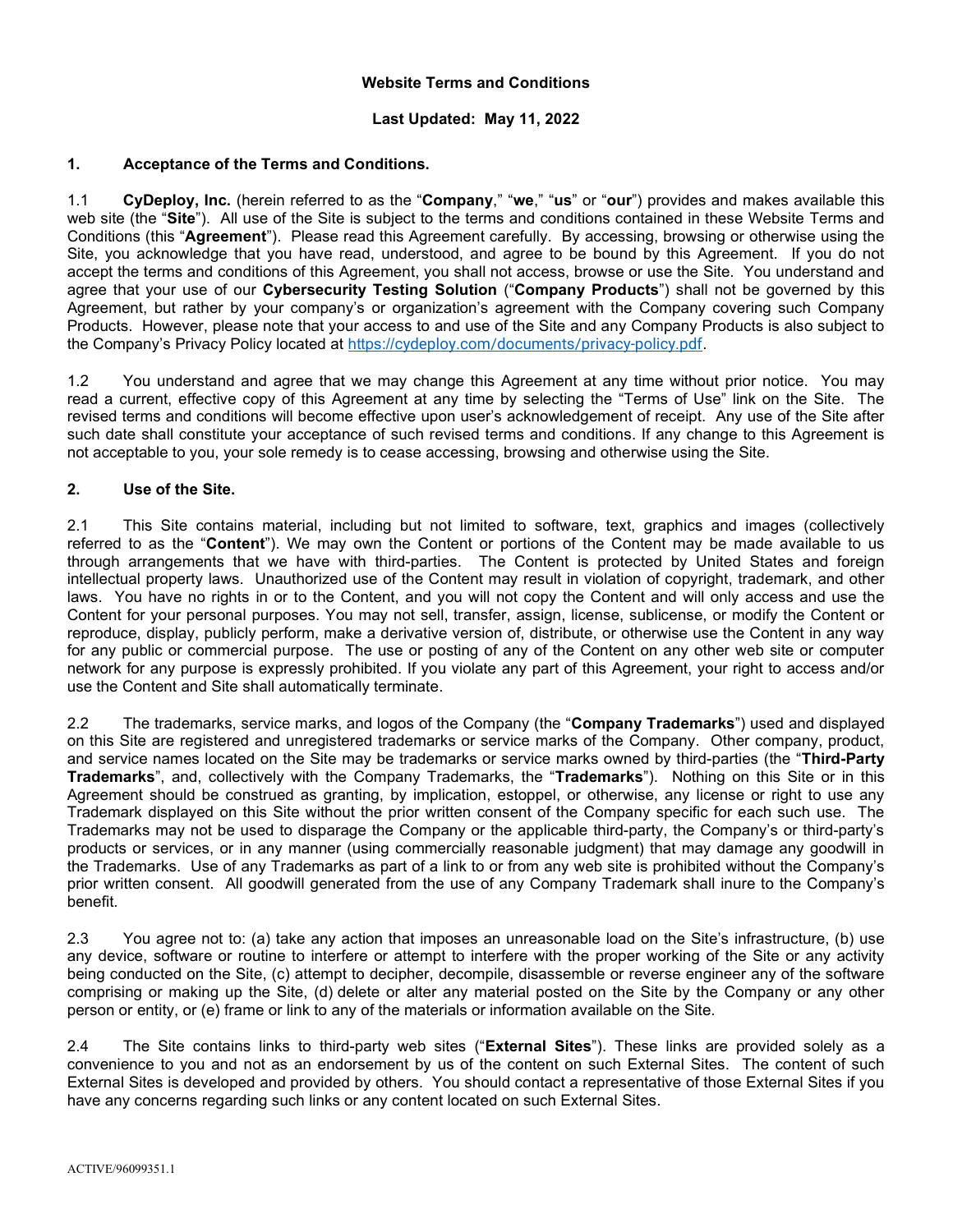We are not responsible for the content of any linked External Sites and do not make any representations regarding the content or accuracy of any materials on such External Sites. You should take precautions when downloading files from all web sites to protect your computer from viruses and other destructive programs. If you decide to access any External Sites, you do so at your own risk.

2.5 Certain elements of the Site are protected by trade dress, trademark, unfair competition, and other state and federal laws and may not be copied or imitated in whole or in part, by any means, including but not limited to, the use of framing or mirrors, except as otherwise expressly permitted by Section 2.1 of the Agreement. None of the Content for this Site may be retransmitted without the express written consent from the Company for each and every instance.

2.6 You may from time to time provide suggestions, comments for enhancements or functionality or other feedback ("Feedback") to us with respect to the Site or Content. We shall have full discretion to determine whether or not to proceed with the development or implementation of any Feedback. You hereby grants Company a royalty-free, fully paid up, worldwide, transferable, sublicenseable, irrevocable, perpetual license to (a) copy, distribute, transmit, display, perform, and create derivative works of the Feedback; and (b) use the Feedback and/or any subject matter thereof, including without limitation, the right to develop, manufacture, have manufactured, market, promote, sell, have sold, offer for sale, have offered for sale, import, have imported, rent, provide and/or lease products or services which practice or embody, or are configured for use in practicing, the Feedback and/or any subject matter of the Feedback.

### 3. Limitation of Liability and Disclaimer of Warranties.

3.1 THE COMPANY, ITS AFFILIATES, THEIR RESPECTIVE OFFICERS, DIRECTORS, EMPLOYEES, AGENTS, SUPPLIERS, OR LICENSORS (COLLECTIVELY, THE "COMPANY PARTIES") MAKE NO WARRANTIES OR REPRESENTATIONS ABOUT THE SITE OR CONTENT, INCLUDING BUT NOT LIMITED TO ITS ACCURACY, RELIABILITY, COMPLETENESS, TIMELINESS OR RELIABILITY. THE COMPANY PARTIES SHALL NOT BE SUBJECT TO LIABILITY FOR THE TRUTH, ACCURACY OR COMPLETENESS OF THE SITE OR CONTENT OR ANY OTHER INFORMATION CONVEYED TO THE USER OR FOR ERRORS, MISTAKES OR OMISSIONS THEREIN OR FOR ANY DELAYS OR INTERRUPTIONS OF THE DATA OR INFORMATION STREAM FROM WHATEVER CAUSE. YOU AGREE THAT YOU USE THE SITE AND THE CONTENT AT YOUR OWN RISK.

THE COMPANY PARTIES DO NOT WARRANT THAT THE SITE WILL OPERATE ERROR-FREE OR THAT THE SITE, ITS SERVER, OR THE CONTENT ARE FREE OF COMPUTER VIRUSES OR SIMILAR CONTAMINATION OR DESTRUCTIVE FEATURES. IF YOUR USE OF THE SITE OR THE CONTENT RESULTS IN THE NEED FOR SERVICING OR REPLACING EQUIPMENT OR DATA, NO COMPANY PARTY SHALL BE RESPONSIBLE FOR THOSE COSTS.

THE SITE AND CONTENT ARE PROVIDED ON AN "AS IS" AND "AS AVAILABLE" BASIS WITHOUT ANY WARRANTIES OF ANY KIND. THE COMPANY PARTIES DISCLAIM ALL WARRANTIES, INCLUDING, BUT NOT LIMITED TO, THE WARRANTIES OF TITLE, MERCHANTABILITY, NON-INFRINGEMENT OF THIRD PARTIES RIGHTS, AND FITNESS FOR PARTICULAR PURPOSE.

3.2 IN NO EVENT SHALL ANY COMPANY PARTY BE LIABLE FOR ANY DAMAGES WHATSOEVER (INCLUDING, WITHOUT LIMITATION, INCIDENTAL AND CONSEQUENTIAL DAMAGES, LOST PROFITS, OR DAMAGES RESULTING FROM LOST DATA OR BUSINESS INTERRUPTION) RESULTING FROM THE USE OR INABILITY TO USE THE SITE AND THE CONTENT, WHETHER BASED ON WARRANTY, CONTRACT, TORT (INCLUDING NEGLIGENCE), OR ANY OTHER LEGAL THEORY, EVEN IF SUCH COMPANY PARTY HAS BEEN ADVISED OF THE POSSIBILITY OF SUCH DAMAGES.

3.3 SOME STATES DO NOT ALLOW THE DISCLAIMER OR EXCLUSION OF CERTAIN WARRANTIES OR THE LIMITATION OR EXCLUSION OF LIABILITY FOR INCIDENTAL OR CONSEQUENTIAL DAMAGES. ACCORDINGLY, IN SUCH STATES, SOME OF THE ABOVE LIMITATIONS MAY NOT APPLY TO YOU OR BE ENFORCEABLE WITH RESPECT TO YOU, AND THE LIABILITY OF THE COMPANY PARTIES SHALL BE LIMITED TO THE GREATEST EXTENT PERMITTED BY LAW.

3.4 IF YOU ARE FROM NEW JERSEY, THE FOREGOING SECTIONS 3.1 AND 3.2 ARE INTENDED TO BE ONLY AS BROAD AS IS PERMITTED UNDER THE LAWS OF THE STATE OF NEW JERSEY. IF ANY PORTION OF THESE SECTIONS IS HELD TO BE INVALID UNDER THE LAWS OF THE STATE OF NEW JERSEY, THE INVALIDITY OF SUCH PORTION SHALL NOT AFFECT THE VALIDITY OF THE REMAINING PORTIONS OF THE APPLICABLE SECTIONS.